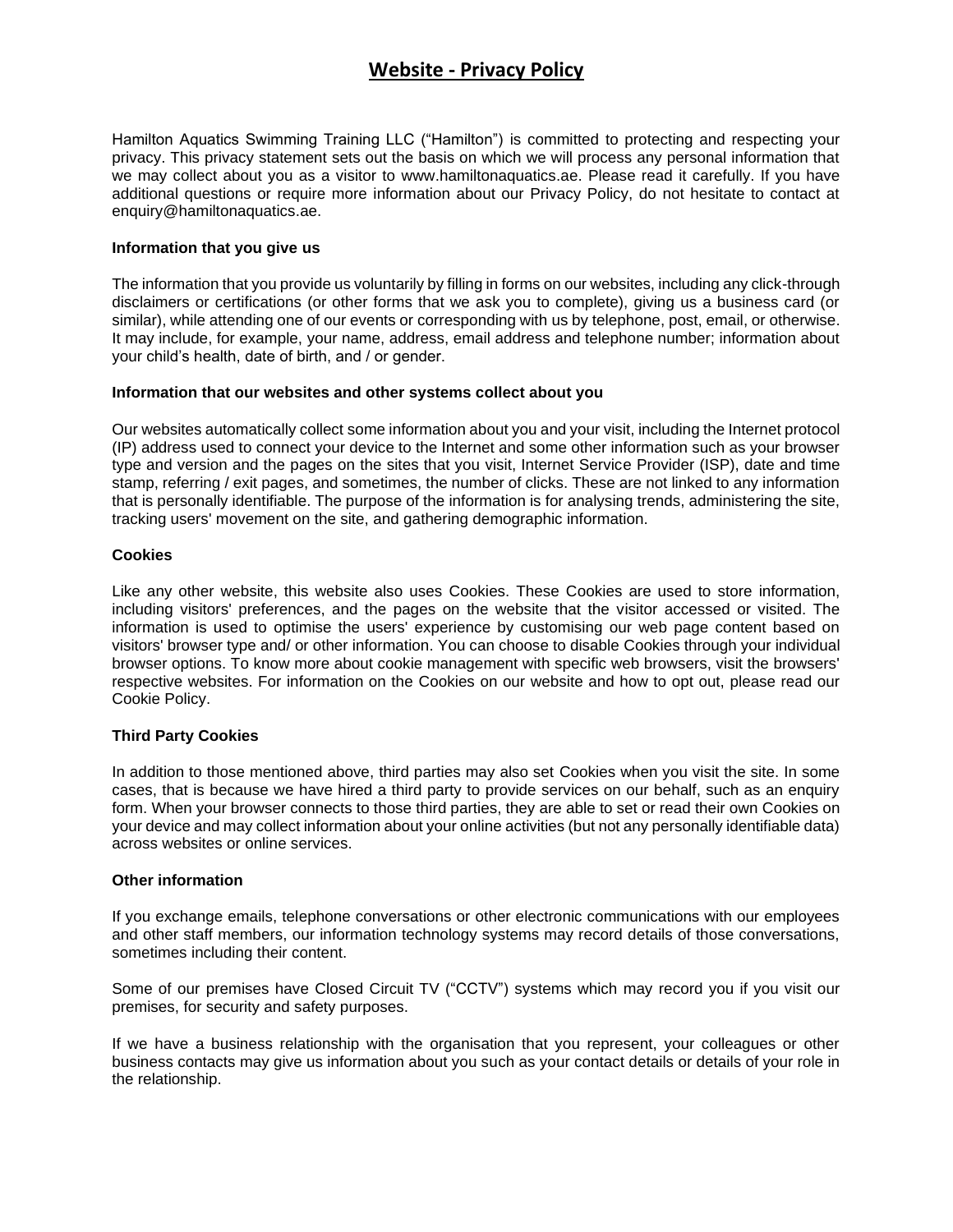# **Website - Privacy Policy**

We sometimes collect information from third party data providers or publicly available sources for antimoney laundering, background checking and similar purposes, and to protect our business and comply with our legal and regulatory obligations.

### **How we use the information we collect**

We may use your information for the following purposes:

- to send you emails containing marketing information which we believe you will find relevant and interesting;
- to operate, administer and improve our websites and premises and other aspects of the way in which we conduct our operations;
- to protect the security of our premises;
- to ensure that certain materials are only provided to individuals in accordance with legal and regulatory obligations;
- to comply with our other legal and regulatory obligations and bring and defend legal claims;
- facilitate the creation of and security of your account on our network;
- identify you as a user in our services;
- respond to your comments or questions (and for our support team to provide service);
- send you related information, including confirmations, invoices, technical notices, updates, security alerts and support and administrative messages;
- communicate with you about our upcoming events and news;
- link or combine it with other information we get from third parties, to help us understand your needs and provide you with better service;
- protect, investigate, and deter against fraudulent, unauthorised, or illegal activity; and/ or
- marketing communications.

We may combine your information with data we collect from our vendors and use it to improve and personalise this website. If you do not wish to receive marketing communications from us or participate in our ad-customisation programmes, please write to marketing@hamiltonaquatics.ae.

#### **How we protect the information we collect**

The security of your privacy and the information you give us is very important to us, but we cannot ensure or warrant the security of any information you transmit to Hamilton or guarantee that your information on the IT infrastructures may not be accessed, disclosed, altered or destroyed by breach of any of our industry standard physical, technical or managerial safeguards. If you have any questions about security on our site, please contact us at enquiry@hamiltonaquatics.ae.

#### **Access and control of the information we collect**

We recognise an individual's right to control the type of personal information that is collected about them, and so our customers can view, edit, or delete their personal information at any time. Hamilton retains your